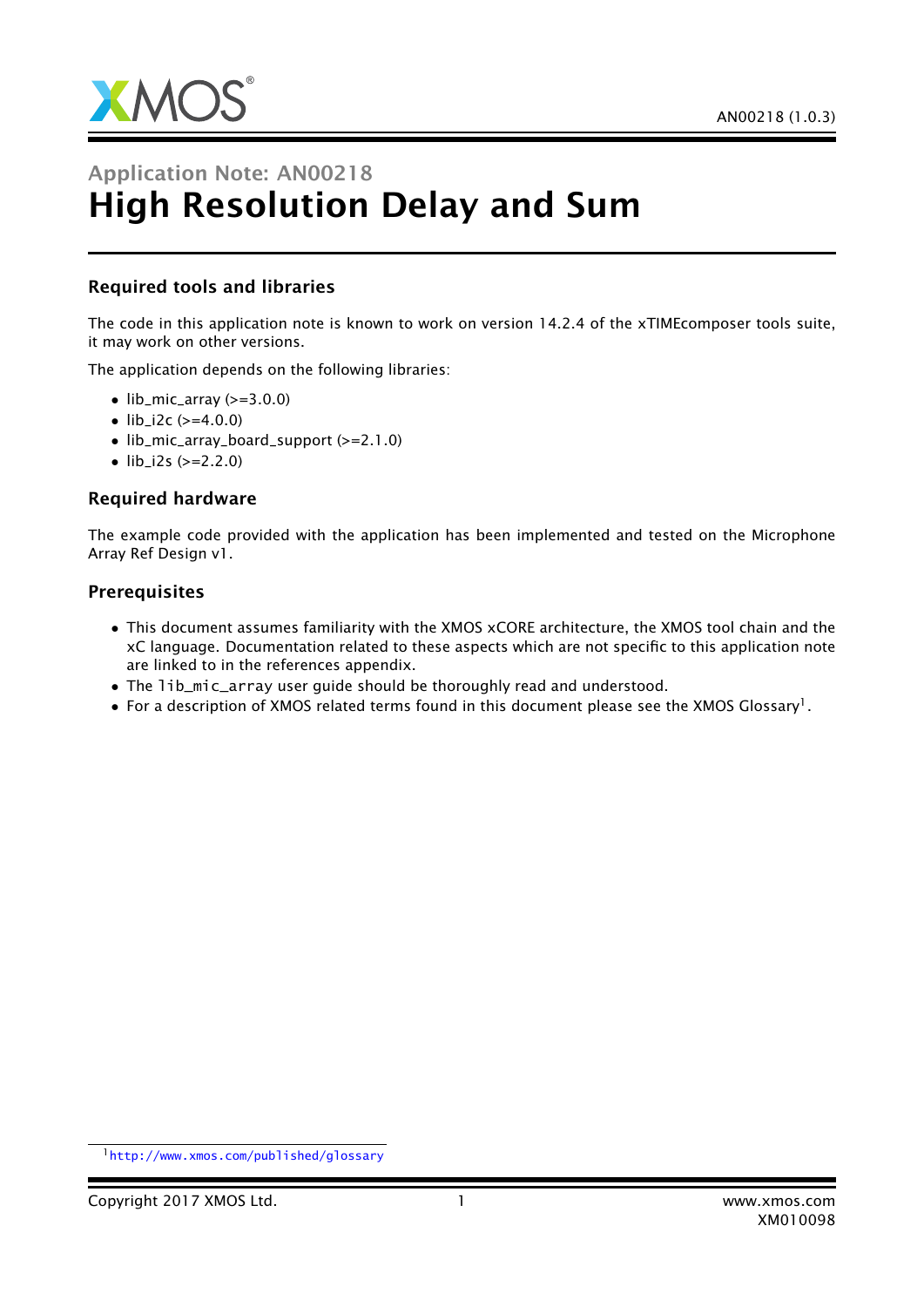

### 1 Overview

#### 1.1 Introduction

This demo application shows a simple Delay and Sum (DAS) beamformer in high resolution mode. It shows the setup of the I<sup>2</sup>S for audio output via the DAC and very simple processing of multi-channel audio frames to produce a single channel output based on a simple single steering direction.

#### 1.2 Block diagram



Figure 1: Application block diagram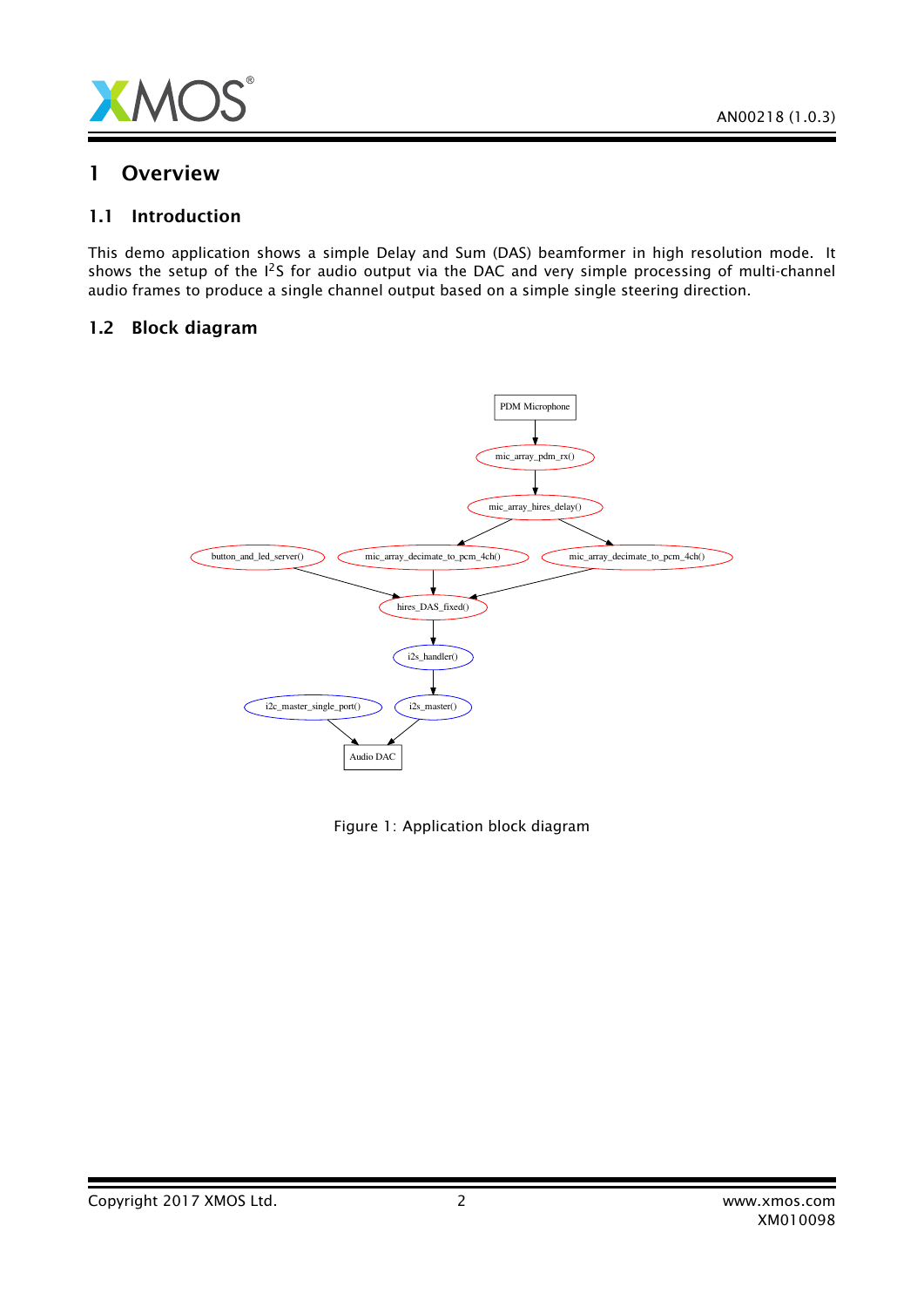

## 2 How to use lib\_mic\_array with high resolution delay lines

#### 2.1 The Makefile

To start using the microphone array library with high resolution delay lines, you need to add lib\_mic\_array to you Makefile:

USED\_MODULES = .. lib\_mic\_array ...

This demo also uses the logging library (1ib\_1ogging) for the debug\_printf function. This is a faster, but more limited version of the C-Standard Library printf function. So the Makefile also includes:

USED\_MODULES = .. lib\_logging ..

The logging library is configurable at compile-time allowing calls to debug\_printf() to be easily enabled or disabled. For the prints to be enabled it is necessary to add the following to the compile flags:

```
XCC_FLAGS = .. -DDEBUG_PRINT_ENABLE=1 ..
```
#### 2.2 Includes

This application requires the system headers that defines XMOS xCORE specific defines for declaring and initialising hardware:

```
#include <platform.h>
#include <xs1.h>
#include <string.h>
#include <xclib.h>
```
The microphone array library functions are defined in lib\_mic\_array.h. This header must be included in your code to use the library. The support functions for the board are defined in mic\_array\_board\_support.h and the logging functions are provided by debug\_print.h.

```
#include "mic_array.h"
#include "mic_array_board_support.h"
#include "debug_print.h"
```
Also required is support for  $1^2$ S and  $1^2$ C through the headers:

#include "i2c.h" #include "i2s.h"

#### 2.3 Allocating hardware resources

A PDM microphone requires a clock and a data pin. For eight PDM microphones a single clock can be shared between all microphones and the data can be sampled on a single 8 bit port. On an xCORE the pins are controlled by ports. The application therefore declares one 1-bit port and one 8-bit port:

To generate the PDM clock a 24.576MHz master clock is divided by 8 using a clock block. These two hardware resources are declared with:

|  | on tile[0]: in port p_mclk | $=$ XS1_PORT_1F;  |
|--|----------------------------|-------------------|
|  | on tile[0]: clock pdmclk   | $= XS1_CLKBLK_1;$ |

XM010098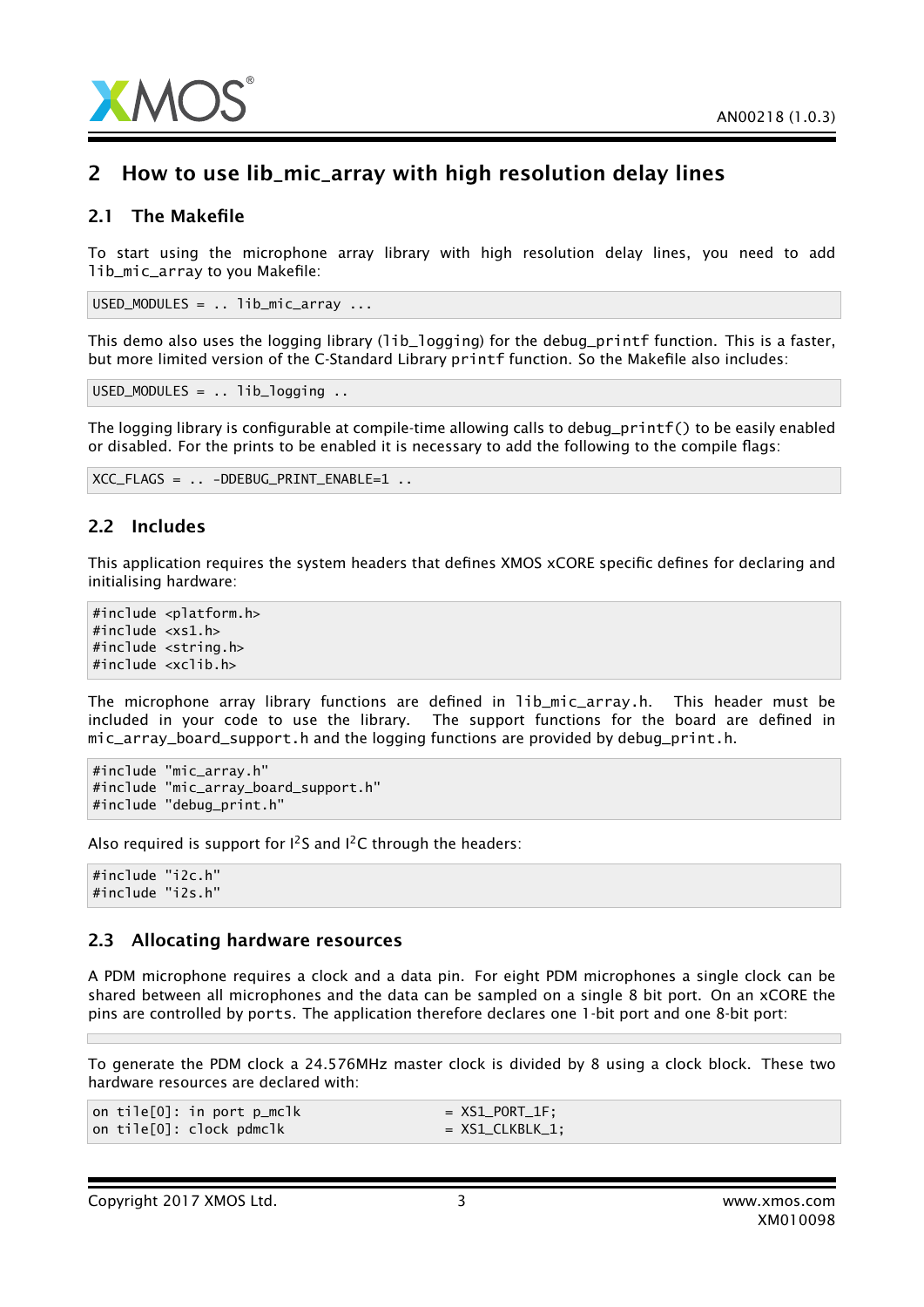

and are configured with:

```
configure_clock_src_divide(pdmclk, p_mclk, MASTER_TO_PDM_CLOCK_DIVIDER);
configure_port_clock_output(p_pdm_clk, pdmclk);
configure_in_port(p_pdm_mics, pdmclk);
start_clock(pdmclk);
```
The result begin a 3.072MHz PDM clock is used for clocking the microphone data into the xCORE. Additionally, the LEDs and buttons are declared by

And the  $I^2S$  is declared with:

 $\overline{\phantom{a}}$ 

| out buffered port:32 p_i2s_dout[1] | = on tile[1]: ${XSL-PORT_1}$ :                                   |
|------------------------------------|------------------------------------------------------------------|
| in port p_mclk_in1                 | = on tile[1]: $XSL_PORT_1$ .                                     |
| out buffered port:32 p_bclk        | $=$ on tile[1]: $XSL_PORT_1M$ ;                                  |
| out buffered port:32 p_lrclk       | = on tile[1]: $XSL_PORT_1$ :                                     |
| port p_i2c                         | $=$ on tile[1]: XS1_PORT_4E; // Bit 0: SCLK, Bit 1: SDA          |
| port p_rst_shared                  | = on tile[1]: XS1_PORT_4F: // Bit 0: DAC_RST_N, Bit 1: ETH_RST_N |
| clock mclk                         | = on tile[1]: $XSL$ CLKBLK_3;                                    |
| clock bclk                         | = on tile[1]: $XSL$ CLKBLK_4;                                    |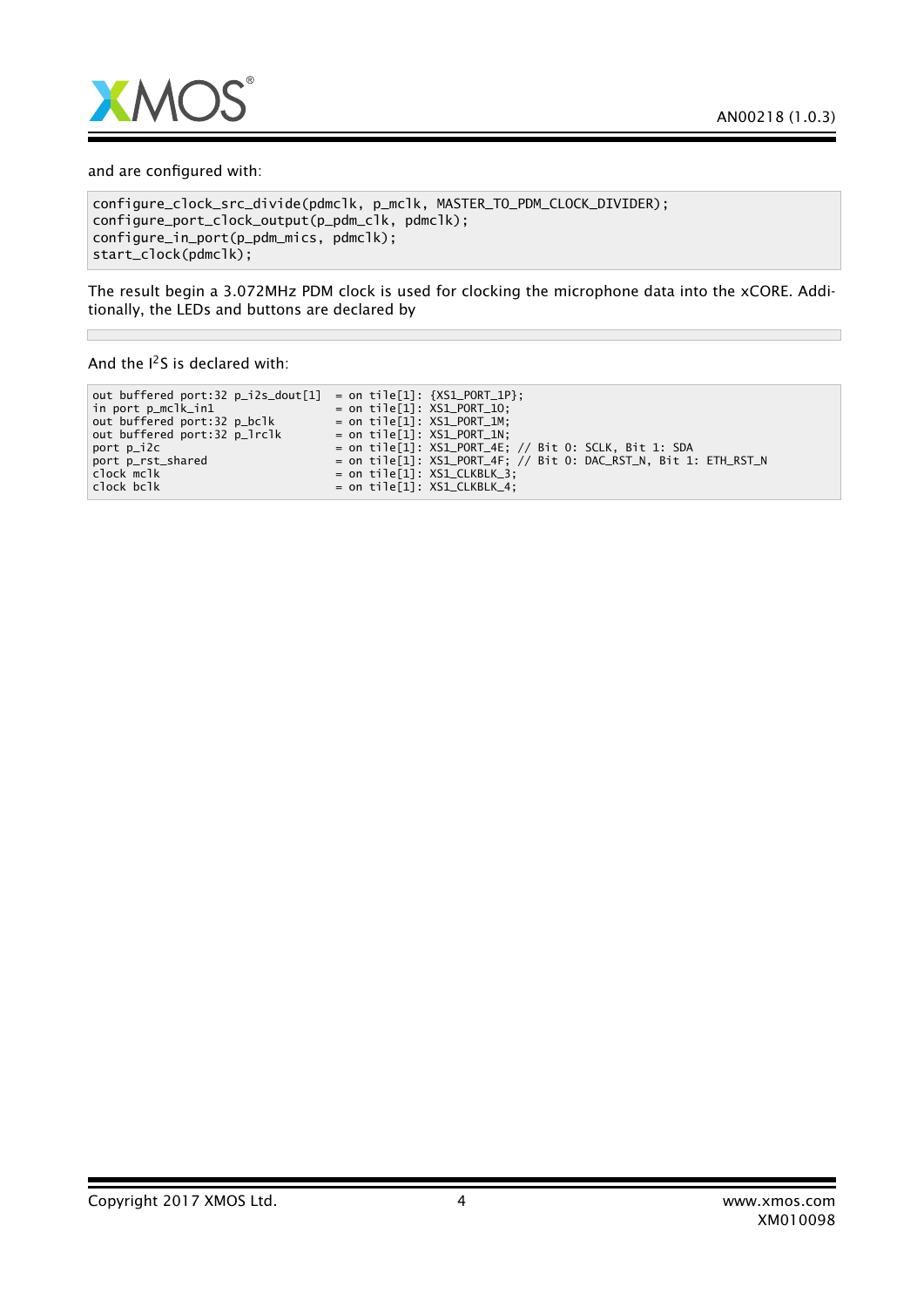

## 3 Demo Hardware Setup

To run the demo, connect a USB cable to power the Microphone Array Ref Design v1 and plug the xTAG to the board and connect the xTAG USB cable to your development machine. You will also need to connect headphones to the audio jack.



Figure 2: Hardware setup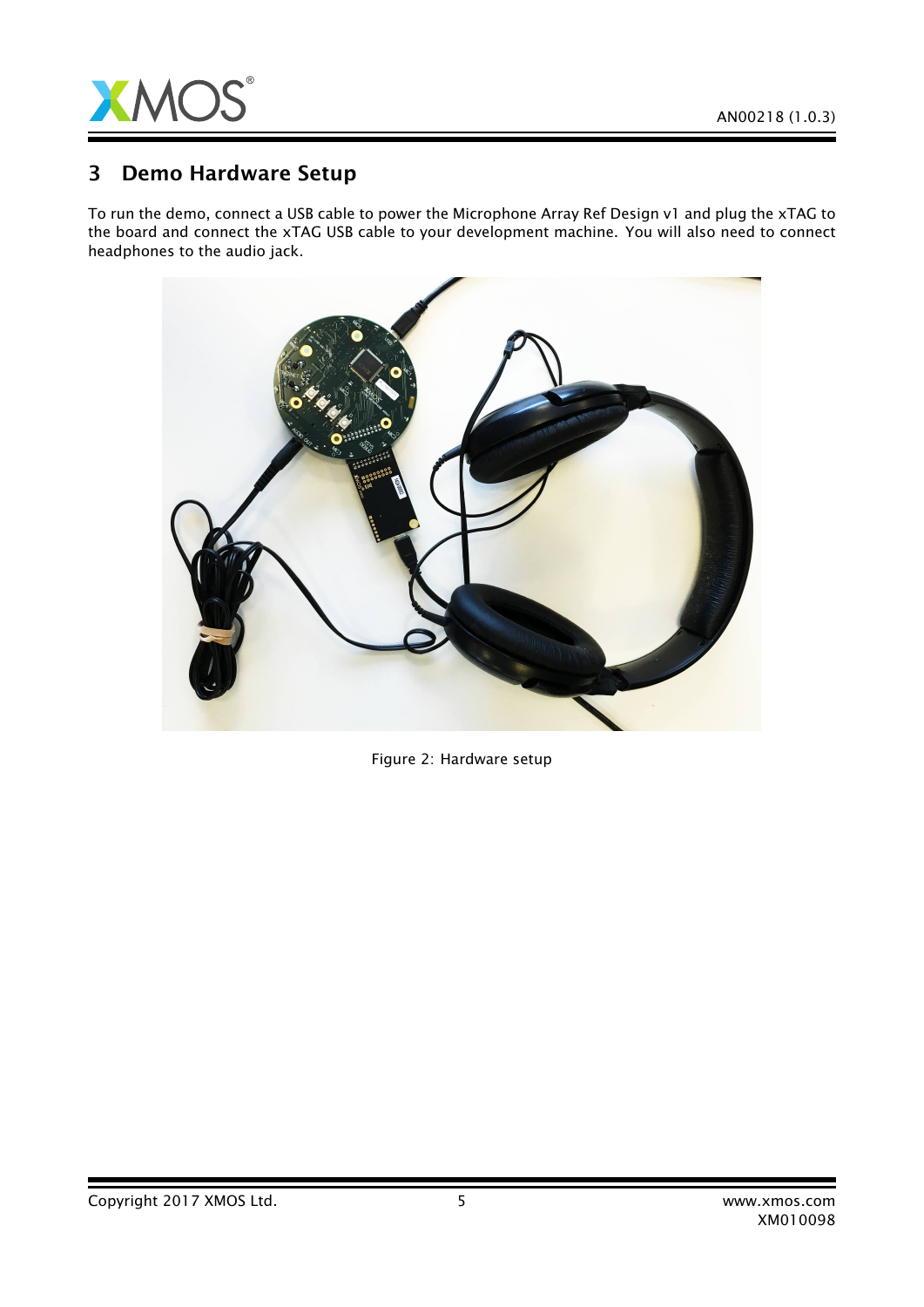

## 4 Launching the demo application

Once the demo example has been built either from the command line using xmake or via the build mechanism of xTIMEcomposer studio it can be executed on the Microphone Array Ref Design v1.

Once built there will be a bin/ directory within the project which contains the binary for the xCORE device. The xCORE binary has a XMOS standard .xe extension.

#### 4.1 Launching from the command line

From the command line you use the xrun tool to download and run the code on the xCORE device:

xrun --xscope bin/app\_hires\_DAS\_fixed.xe

Once this command has executed the application will be running on the Microphone Array Ref Design v1.

#### 4.2 Launching from xTIMEcomposer Studio

From xTIMEcomposer Studio use the run mechanism to download code to xCORE device. Select the xCORE binary from the bin/ directory, right click and go to Run Configurations. Double click on xCORE application to create a new run configuration, enable the xSCOPE I/O mode in the dialog box and then select Run.

Once this command has executed the application will be running on the Microphone Array Ref Design v1.

#### 4.3 Running the application

Once the application is started using either of the above methods there will be the output of the microphones through the headphones.

Buttons A and D rotate the direction of the beam which is indicated by the LEDs. Buttons B and C decrease and increase the gain on the output signal respectively.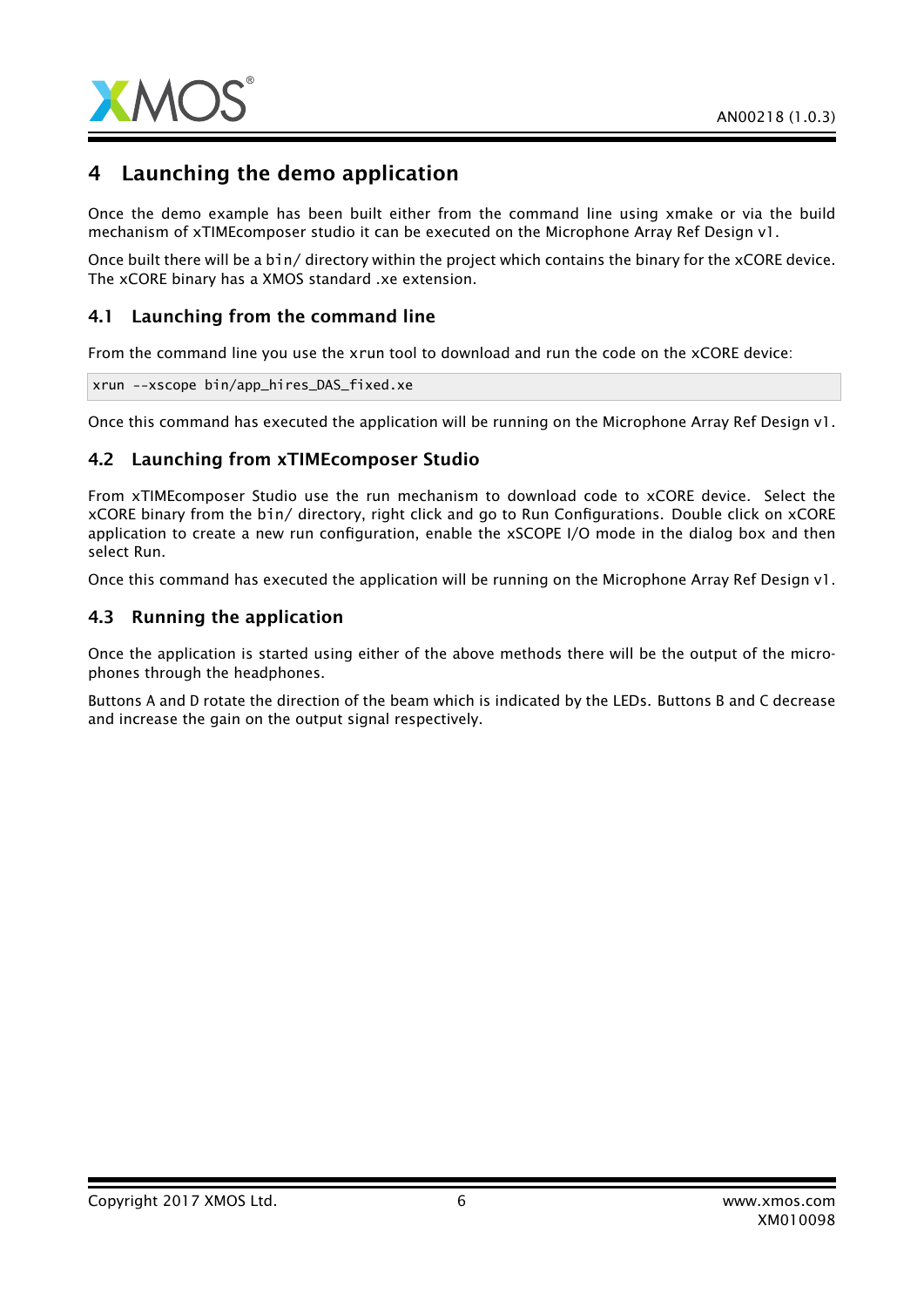

## 5 Task setup

П

The PDM microphones interface task, high resolution delay task and the decimators have to be connected together and to the application (hires\_DAS\_fixed()). There needs to be one mic\_array\_decimate\_to\_pcm\_4ch() task per four channels that need processing. There needs to be only one mic\_array\_hires\_delay task for up to 16 channels. The PDM interface task, mic\_array\_pdm\_rx() can process eight channels so only one is needed for this application. The PDM interface needs to be connected to the high resolution interface via two streaming channels and connected to the two decimators via streaming channels. Finally, the decimators have to be connected to the application.

Note that the decimators have to be on the same tile as the application due to shared frame memory. Also, there needs to be a channel between the mic\_array\_hires\_delay and the application in order to issue the commands to change the taps on each delay line.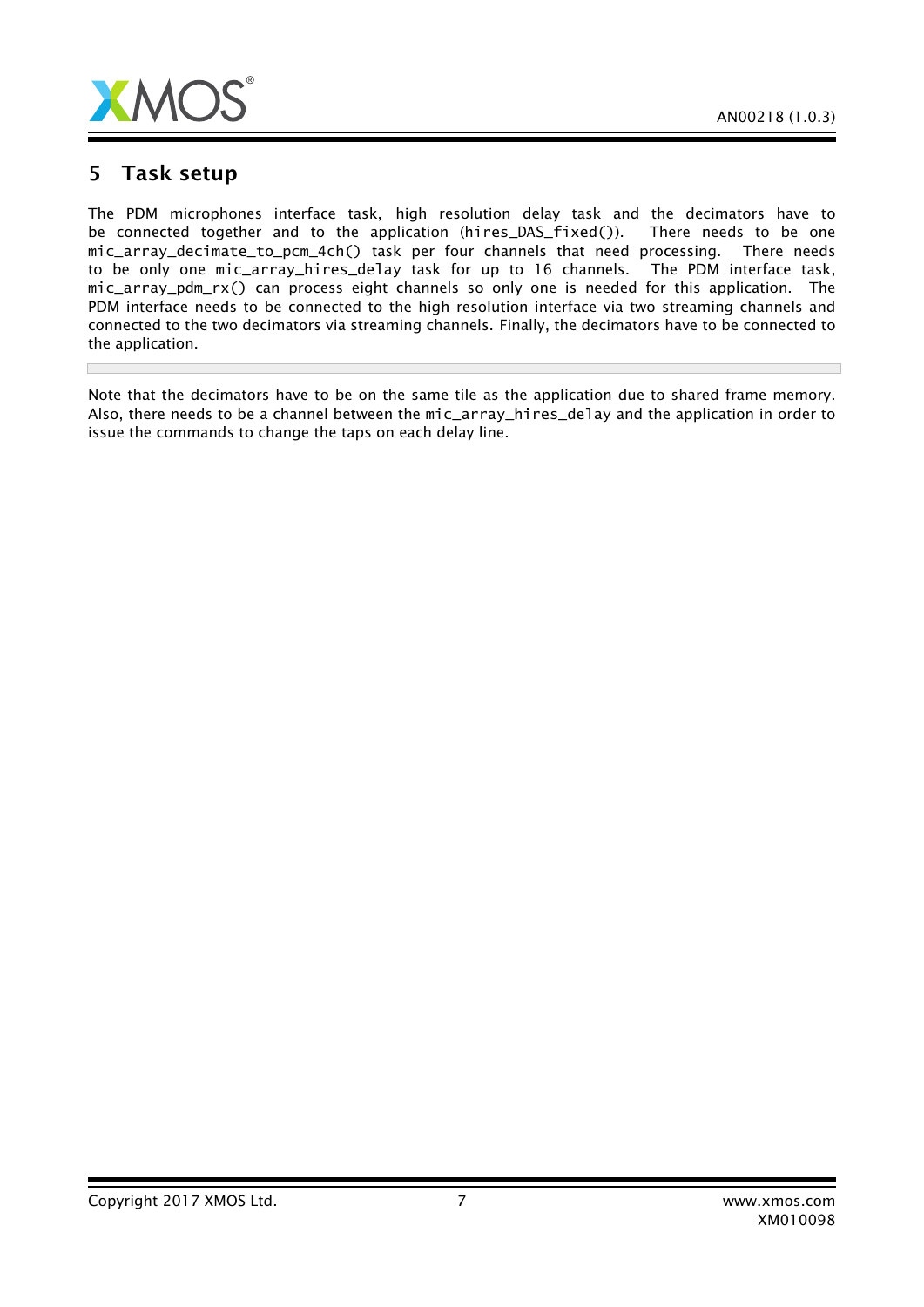

## 6 Frame memory

For each decimator an block of memory must be allocated for storing FIR data. The size of the data block must be:

Number of channels for that decimator \* THIRD\_STAGE\_COEFS\_PER\_STAGE \* Decimation factor \* sizeof(int)

bytes. The data must also be double word aligned. For example:

int data[8][THIRD\_STAGE\_COEFS\_PER\_STAGE\*DECIMATION\_FACTOR];

Note that on the xCORE-200 all global arrays are guaranteed to be double-word aligned.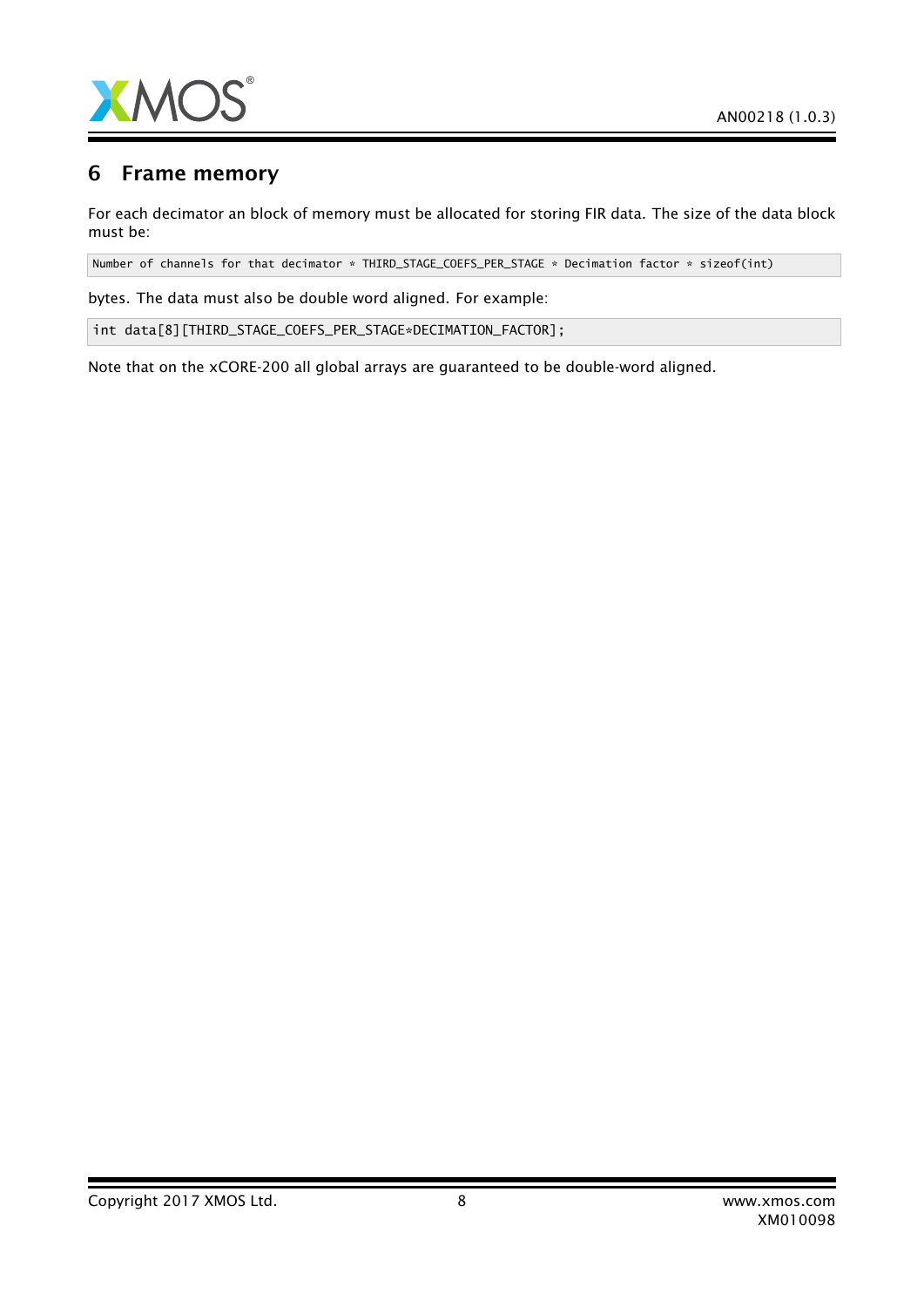

## 7 Configuration

Configuration of the microphone array for the example is achieved through:

```
mic_array_decimator_conf_common_t dcc = {0, 1, 0, 0, DECIMATION_FACTOR,
       g_third_stage_div_2_fir, 0, FIR_COMPENSATOR_DIV_2,
       DECIMATOR_NO_FRAME_OVERLAP, FRAME_BUFFER_COUNT};
mic_array_decimator_config_t dc[2] = {
  {&dcc, data[0], {INT_MAX, INT_MAX, INT_MAX, INT_MAX}, 4},
  {&dcc, data[4], {INT_MAX, INT_MAX, INT_MAX, INT_MAX}, 4}
};
mic_array_decimator_configure(c_ds_output, DECIMATOR_COUNT, dc);
```
All configuration options are described in the Microphone array library guide. Once configured then the decimators require initialization via:

mic\_array\_init\_time\_domain\_frame(c\_ds\_output, DECIMATOR\_COUNT, buffer, audio, dc);

The decimators will start presenting samples in the form of frames that can be accessed with:

```
mic_array_frame_time_domain * current =
                  mic_array_get_next_time_domain_frame(c_ds_output, DECIMATOR_COUNT, buffer, audio, dc);
```
The return value of mic\_array\_get\_next\_time\_domain\_frame() is a pointer to the frame that the application is allowed to access. The current frame contains the frame data in the data member. data is a 2D array with the first index denoting the channel number and the second index denoting the frame index. The frame index used 0 for the oldest samples and increasing indices for newer samples.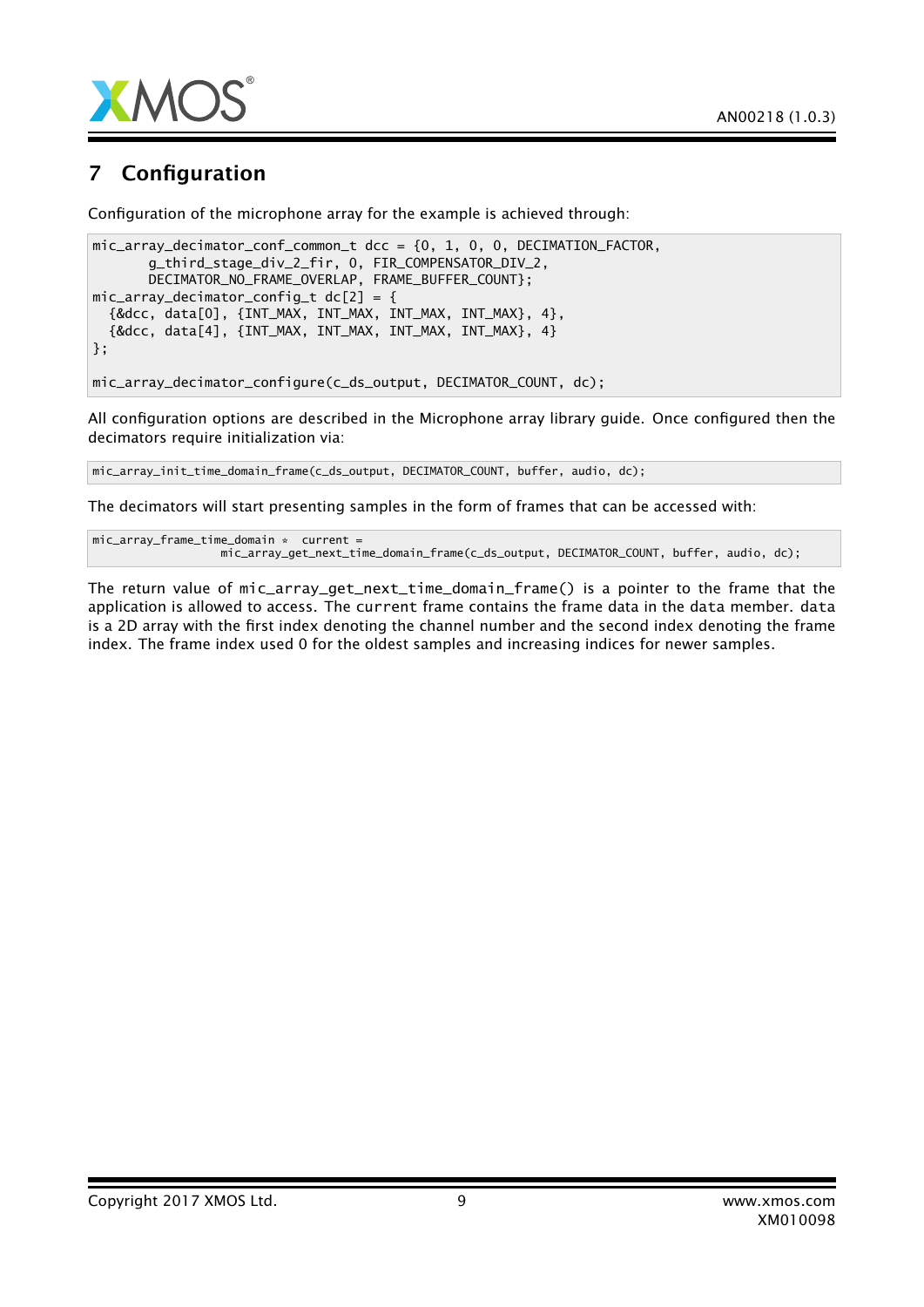

## 8 Updating the delays

The high resolution delay task is initially set to delay all channels by a zero 384kHz clock cycles. Each channel can be delayed by up to MIC\_ARRAY\_HIRES\_MAX\_DELAY (default 256) samples at a sample rate of 384kHz. Setting of the taps is done through the function mic\_array\_hires\_delay\_set\_taps(); which will do an atomic update of all the active delay lines tap positions at once.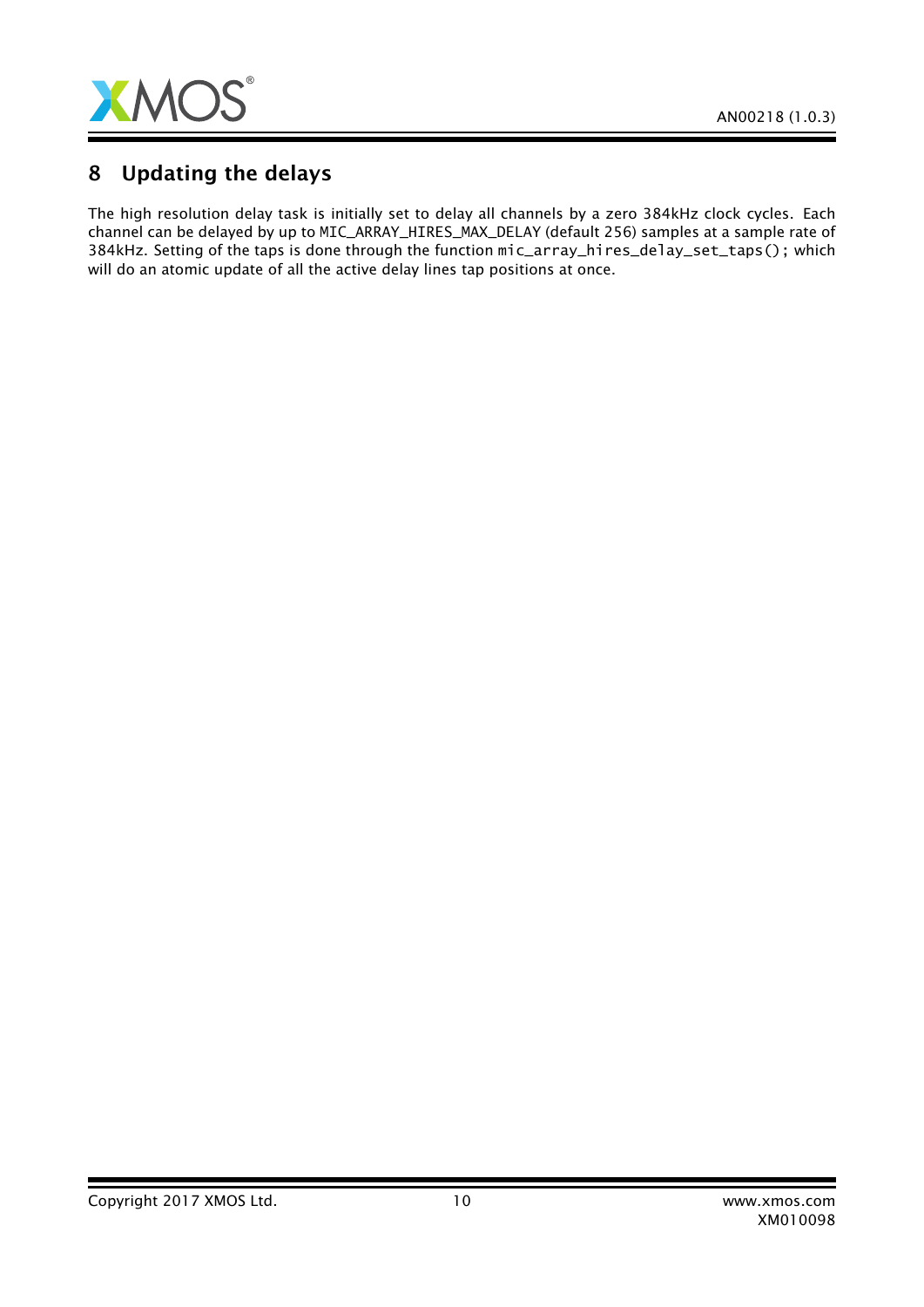

## 9 Delay taps

The delays on the microphones are calculated in a spread sheet included at the root folder of the application, mic\_array\_das\_beamformer\_calcs.xls. The beam is focused to a point of one meter away at an angle of thirty degrees from the plane of the microphone array in the direction indicated by the LEDs.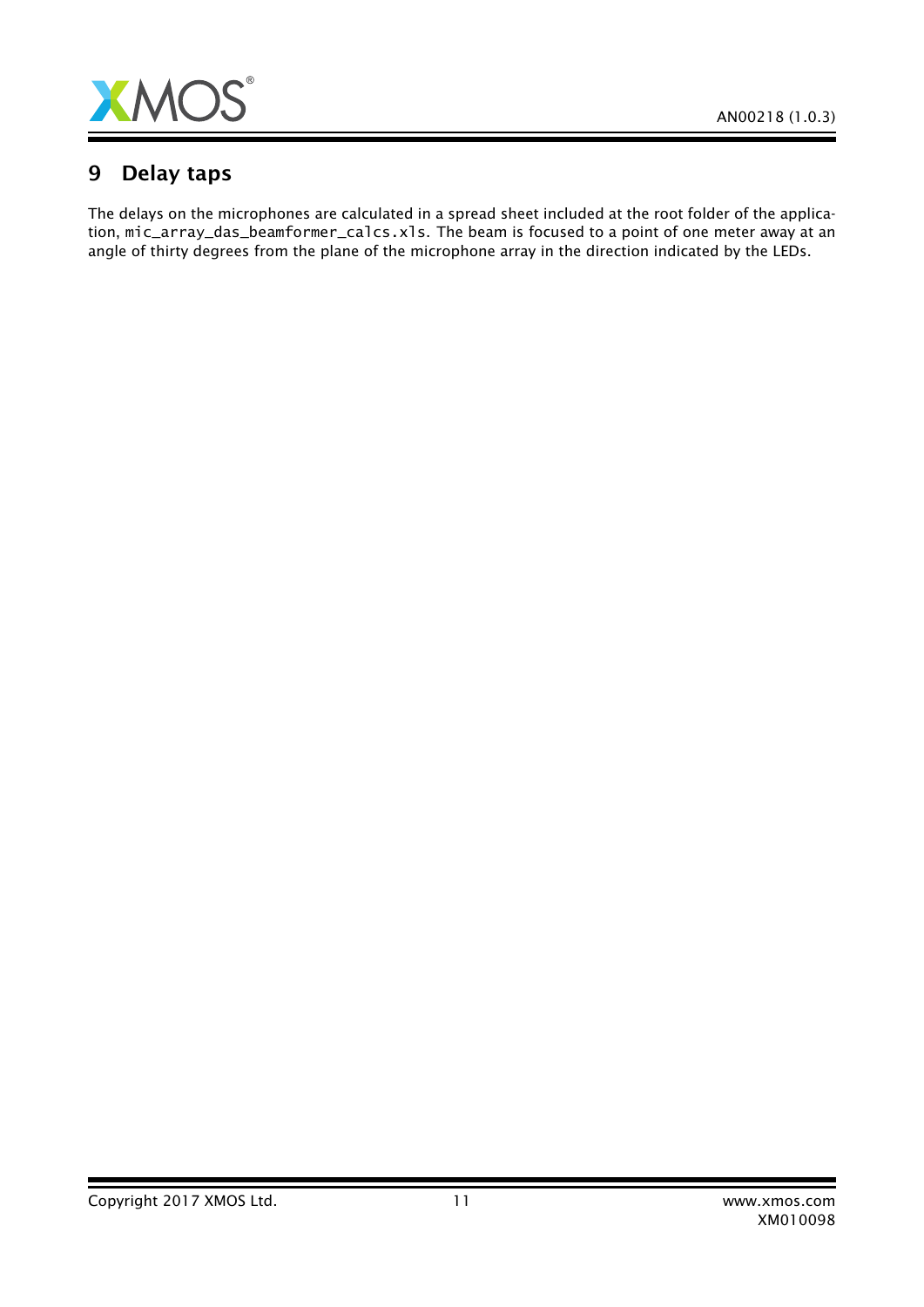

## 10 References

XMOS Tools User Guide <http://www.xmos.com/published/xtimecomposer-user-guide> XMOS xCORE Programming Guide <http://www.xmos.com/published/xmos-programming-guide> XMOS Microphone Array Library [http://www.xmos.com/support/libraries/lib\\_mic\\_array](http://www.xmos.com/support/libraries/lib_mic_array) XMOS I<sup>2</sup>C Library [http://www.xmos.com/support/libraries/lib\\_i2c](http://www.xmos.com/support/libraries/lib_i2c) XMOS I<sup>2</sup>S Library [http://www.xmos.com/support/libraries/lib\\_i2s](http://www.xmos.com/support/libraries/lib_i2s)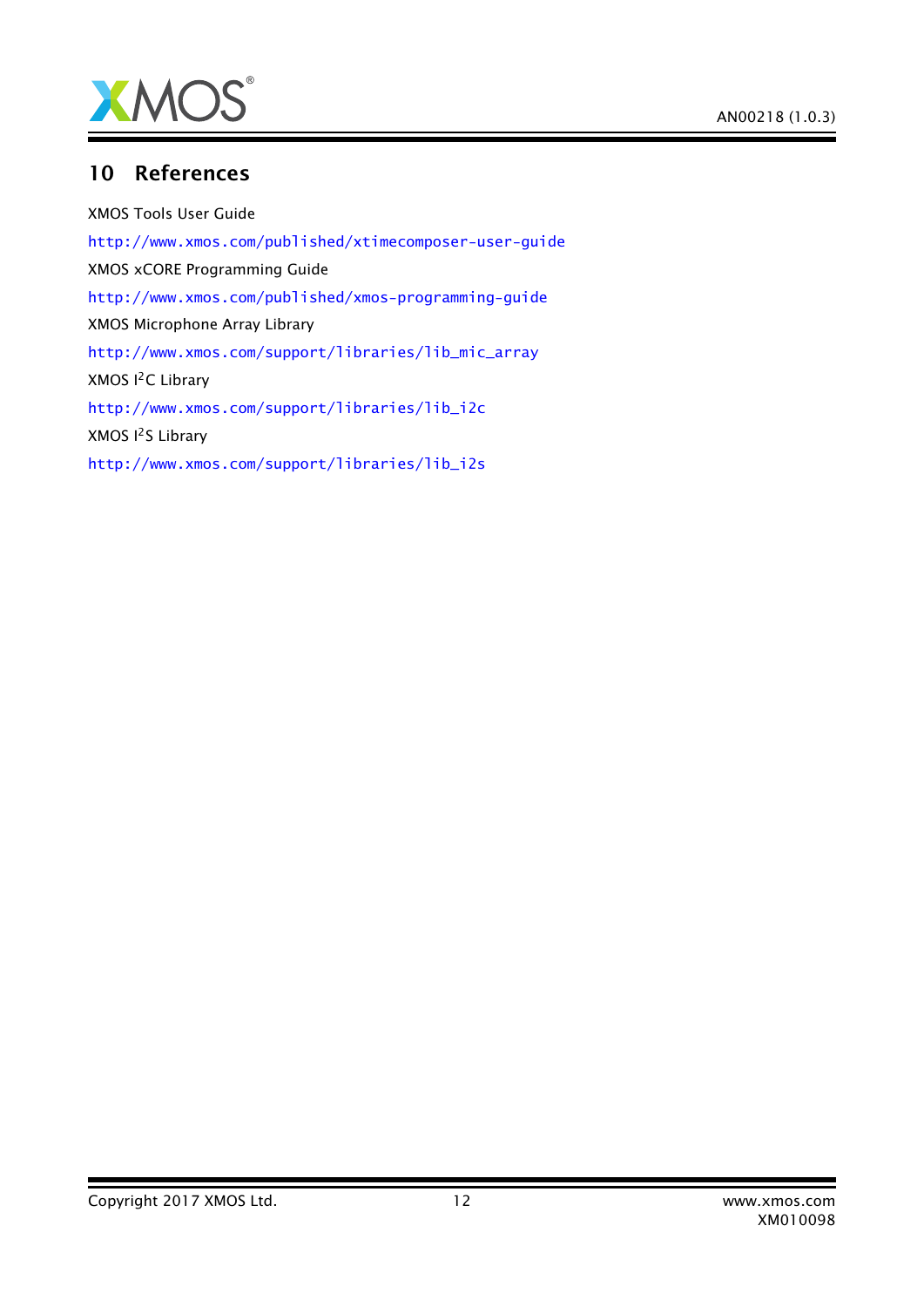

## 11 Full source code listing

#### 11.1 Source code for app\_hires\_DAS\_fixed.xc

```
// Copyright (c) 2015-2016, XMOS Ltd, All rights reserved
#include <platform.h>
#include \langle x \rangles1.h>
#include <string.h>
#include <xclib.h>
#include "mic_array.h"
#include "mic_array_board_support.h"
#include "debug_print.h"
#include "i2c.h"
#include "i2s.h"
//If the decimation factor is changed the the coefs array of decimator_config must also be changed.
#define DECIMATION_FACTOR 2 //Corresponds to a 48kHz output sample rate
#define DECIMATOR_COUNT 2 //8 channels requires 2 decimators
#define FRAME_BUFFER_COUNT 2 //The minimum of 2 will suffice for this example
on tile[0]:mabs_led_ports_t leds = MIC_BOARD_SUPPORT_LED_PORTS;
on tile[0]:in port p_buttons = MIC_BOARD_SUPPORT_BUTTON_PORTS;
on tile[0]: out port p\_pdm\_c]k = XSL\_PORT\_1E;
on tile[0]: in buffered port:32 p_pdm_mics = XS1_PORT_8B;
on tile[0]: in port p_mclk = XSL-PORT_1F;on tile[0]: clock pdmclk = XS1_CLKBLK_1;
out buffered port:32 p_i2s_dout[1] = on tile[1]: {XS1_PORT_1P};
in port p_mclk_in1 = on tile[1]: XSL_PORT_1O;out buffered port:32 p_bclk = on tile[1]: XS1_PORT_1M;<br>out buffered port:32 p_lrclk = on tile[1]: XS1_PORT_1N;
out buffered port:32 p_lrclk
port p_i2c = on tile[1]: XS1_PORT_4E; // Bit 0: SCLK, Bit 1: SDA
port p_rst_shared = on tile[1]: XS1_PORT_4F; // Bit 0: DAC_RST_N, Bit 1: ETH_RST_N
clock mclk \begin{aligned} \text{clock} &= \text{on tile}[1]: XSLCLKBLK_3; \\ \text{clock} &= \text{on tile}[1]: XSLCLKBLK_4; \end{aligned}= on tile[1]: XSLCLKBLK_4;
// Based on the spreadsheet mic_array_das_beamformer_calcs.xls,
// which can be found in the root directory of this app
static const one_meter_thirty_degrees[6] = \{0, 23, 66, 87, 66, 23\};static void set_dir(client interface mabs_led_button_if lb,
                    unsigned dir, unsigned delay[]) \overline{\{}for(unsigned i=0;i<MIC_BOARD_SUPPORT_LED_COUNT;i++)
        lb.set_led_brightness(i, 0);
    delay[0] = 43;for(unsigned i=0;i<6;i++)delay[i+1] = one\_meter\_thirty\_degrees[(i - dir + 3 + 6)%6];switch(dir){
    case 0:
        lb.set_led_brightness(0, MIC_BOARD_SUPPORT_MAX_LED_BRIGHTNESS);
        lb.set_led_brightness(1, MIC_BOARD_SUPPORT_MAX_LED_BRIGHTNESS);
       break;
    case 1:
        lb.set_led_brightness(2, MIC_BOARD_SUPPORT_MAX_LED_BRIGHTNESS);
        lb.set_led_brightness(3, MIC_BOARD_SUPPORT_MAX_LED_BRIGHTNESS);
       break;
    case 2:
        lb.set_led_brightness(4, MIC_BOARD_SUPPORT_MAX_LED_BRIGHTNESS);
        lb.set_led_brightness(5, MIC_BOARD_SUPPORT_MAX_LED_BRIGHTNESS);
       break;
    case 3:
        lb.set_led_brightness(6, MIC_BOARD_SUPPORT_MAX_LED_BRIGHTNESS);
        lb.set_led_brightness(7, MIC_BOARD_SUPPORT_MAX_LED_BRIGHTNESS);
       break;
    case 4:
        lb.set_led_brightness(8, MIC_BOARD_SUPPORT_MAX_LED_BRIGHTNESS);
        lb.set_led_brightness(9, MIC_BOARD_SUPPORT_MAX_LED_BRIGHTNESS);
       break;
```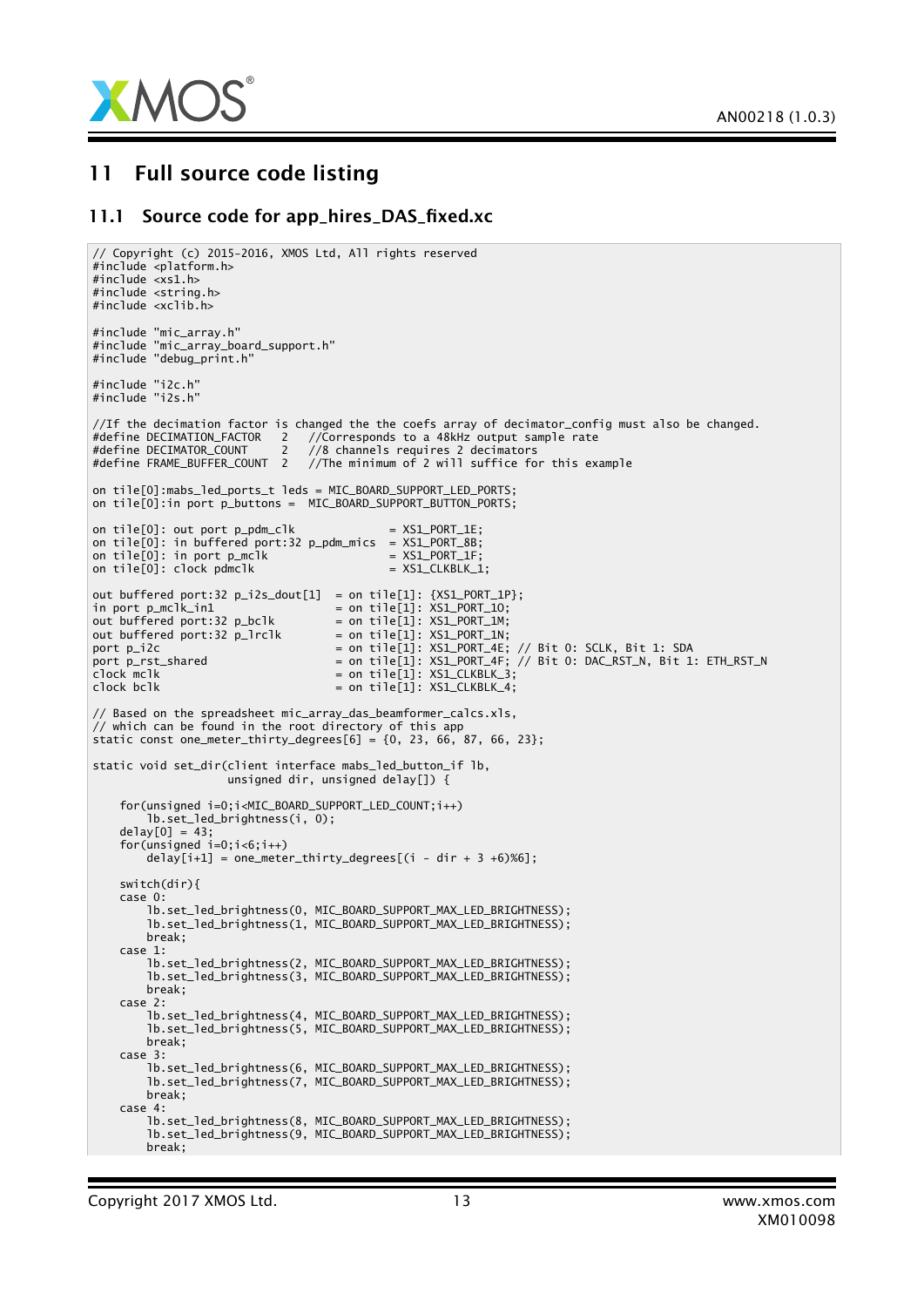

```
case 5:
        lb.set_led_brightness(10, MIC_BOARD_SUPPORT_MAX_LED_BRIGHTNESS);
        lb.set_led_brightness(11, MIC_BOARD_SUPPORT_MAX_LED_BRIGHTNESS);
       break;
    }
}
int data[8][THIRD_STAGE_COEFS_PER_STAGE*DECIMATION_FACTOR];
void hires_DAS_fixed(streaming chanend c_ds_output[2],
        streaming chanend c_cmd,
        client interface mabs_led_button_if lb, chanend c_audio) {
    unsafe {
       mic_array_frame_time_domain audio[FRAME_BUFFER_COUNT];
        unsigned buffer;
       memset(data, 0, 8*THIRD_STAGE_COEFS_PER_STAGE*DECIMATION_FACTOR*sizeof(int));
       unsigned gain = (1<16);
        unsigned delay[7];
       unsigned dir = 0;
       set_dir(lb, dir, delay);
       mic_array_decimator_conf_common_t dcc = {0, 1, 0, 0, DECIMATION_FACTOR,
               g_third_stage_div_2_fir, 0, FIR_COMPENSATOR_DIV_2,
               DECIMATOR_NO_FRAME_OVERLAP, FRAME_BUFFER_COUNT};
        mic_array_decimator_config_t dc[2] = {
          {&dcc, data[0], {INT_MAX, INT_MAX, INT_MAX, INT_MAX}, 4},
          {&dcc, data[4], {INT_MAX, INT_MAX, INT_MAX, INT_MAX}, 4}
       };
       mic_array_decimator_configure(c_ds_output, DECIMATOR_COUNT, dc);
       mic_array_init_time_domain_frame(c_ds_output, DECIMATOR_COUNT, buffer, audio, dc);
       while(1) {
            mic_array_frame_time_domain * current =
                               mic_array_get_next_time_domain_frame(c_ds_output, DECIMATOR_COUNT, buffer,
                                  → audio, dc);
            // light the LED for the current directionction
            int t;
            select {
                case lb.button_event(): {
                    unsigned button;
                    mabs_button_state_t pressed;
                    lb.get_button_event(button, pressed);
                    if (pressed == BUTTON_PRESSED) {
                        switch(button) {
                        case 0:
                            dir--if(dir == -1)
                                dir = 5;set_dir(lb, dir, delay);
                            debug_printf("dir %d\n", dir+1);
                            for(unsigned i=0; i<7; i++)debug_printf("delay[%d] = %d\n", i, delay[i]);
                            debug_printf("\n");
                            mic_array_hires_delay_set_taps(c_cmd, delay, 7);
                            break;
                        case 1:
                            gain = ((gain<<3) - gain)>>3;debug_printf("gain: %d\n", gain);
                            break;
                        case 2:
                            if (gain < 1)
                                gain = 1;int new_gain = ((gain<<1) + gain) >> 1;if (new_gain - gain == 0)
                                new<sup>n</sup>ew<sup>1</sup>
```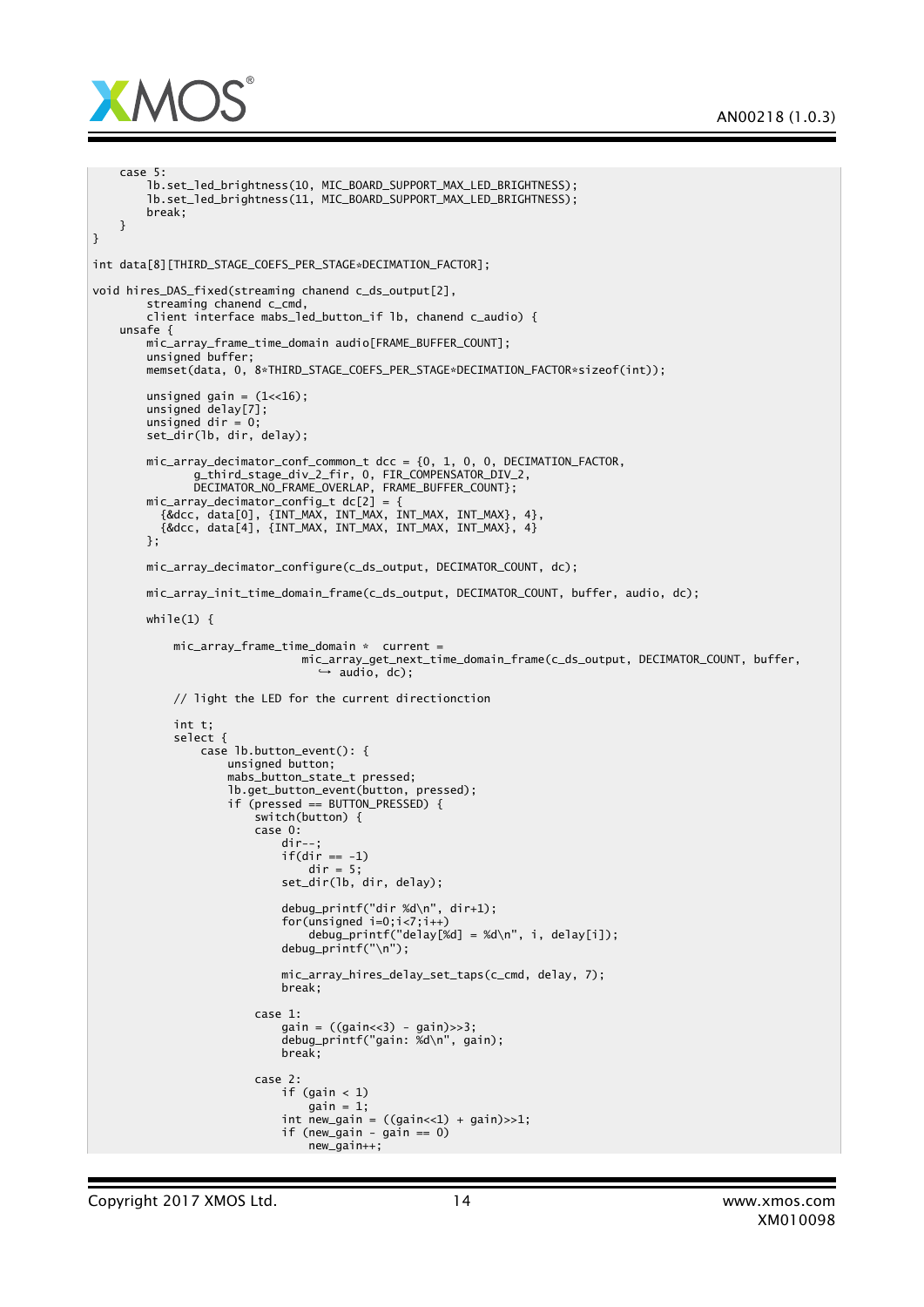

```
gain = new_gain;
                            debug_printf("gain: %d\n", gain);
                            break;
                        case 3:
                            dir++;if(dir == 6)
                               dir = 0;set_dir(lb, dir, delay);
                            debug_printf("dir %d\n", dir+1);
                            for(unsigned i=0; i<7; i++)debug_printf("delay[%d] = %d\n", i, delay[i]);
                            debug_printf("\n");
                            mic_array_hires_delay_set_taps(c_cmd, delay, 7);
                            break;
                        }
                    }
                    break;
                }
                default:break;
            }
            int output = 0:
            for(unsigned i=0;i<7;i++)
               output += (current->data[i][0]>>3);
            output = ((int64_t)output * (int64_t)gain)>>16;
            // Update the center LED with a volume indicator
            unsigned value = output >> 20;
            unsigned magnitude = (value * value) >> 8;lb.set_led_brightness(12, magnitude);
            c_audio <: output;
           c_audio <: output;
       }
   }
}
#define MASTER_TO_PDM_CLOCK_DIVIDER 4
#define MASTER_CLOCK_FREQUENCY 24576000
#define PDM_CLOCK_FREQUENCY (MASTER_CLOCK_FREQUENCY/(2*MASTER_TO_PDM_CLOCK_DIVIDER))
#define OUTPUT_SAMPLE_RATE (PDM_CLOCK_FREQUENCY/(32*DECIMATION_FACTOR))
[[distributable]]
void i2s_handler(server i2s_callback_if i2s,
                 client i2c_master_if i2c, chanend c_audio) {
 p_rst_shared <: 0xF;
 mabs_init_pll(i2c, ETH_MIC_ARRAY);
 i2c_regop_res_t res;
 int i = 0x4A;uint8_tt data = i2c.read_reg(i, 1, res);
 data = i2c.read_reg(i, 0x02, res);data |= 1:
 res = i2c.write_reg(i, 0x02, data); // Power down
  // Setting MCLKDIV2 high if using 24.576MHz.
 data = i2c.read_reg(i, 0x03, res);data |= 1;res = i2c.write_reg(i, 0x03, data);
 data = 0b01110000;res = i2c.write_reg(i, 0x10, data);
 data = i2c.read_reg(i, 0x02, res);
 data &= ~1;
 res = i2c.write_reg(i, 0x02, data); // Power upwhile (1) {
   select {
    case i2s.init(i2s_config_t &?i2s_config, tdm_config_t &?tdm_config):
     i2s_config.mode = I2S_MODE_LEFT_JUSTIFIED;
```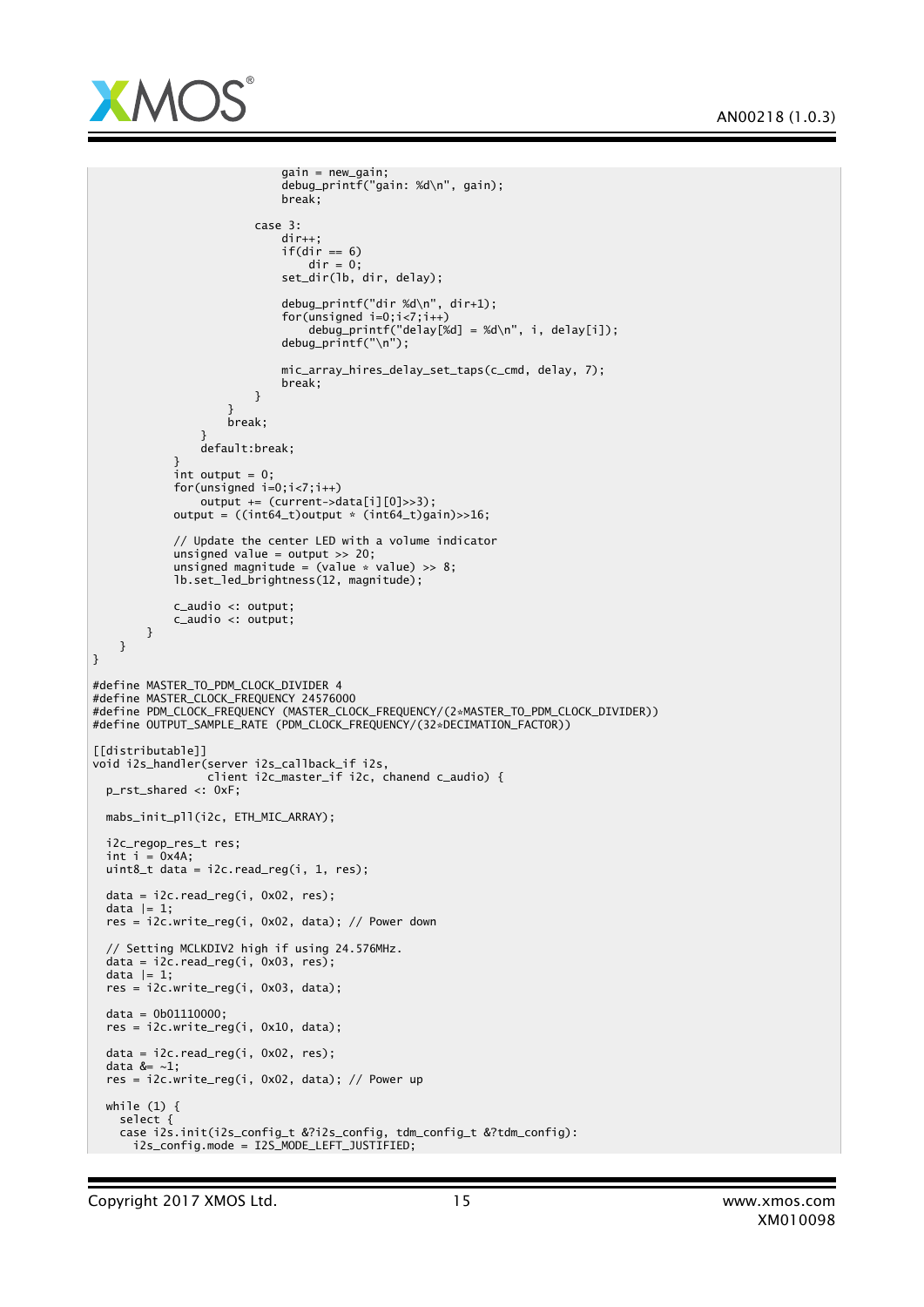

```
i2s_config.mclk_bclk_ratio = (MASTER_CLOCK_FREQUENCY/OUTPUT_SAMPLE_RATE)/64;
     break;
    case i2s.restart_check() -> i2s_restart_t restart:
      restart = I2S_NO_RESTART;
     break;
   case i2s.receive(size_t index, int32_t sample):
     break;
    case i2s.send(size_t index) -> int32_t sample:
      c_audio:> sample;
     break;
   }
 }
}
int main() {
    i2s_callback_if i_i2s;
    i2c_master_if i_i2c[1];
    chan c_audio;
    par {
        on tile[1]: {
          configure_clock_src(mclk, p_mclk_in1);
          start_clock(mclk);
         i2s_master(i_i2s, p_i2s_dout, 1, null, 0, p_bclk, p_lrclk, bclk, mclk);
       }
       on tile[1]: [[distance]]i2c\_master\_single\_port(i_i2c, 1, p_i2c, 100, 0, 1, 0);on tile[1]: [[distribute]]i2s_handler(i_i2s, i_i2c[0], c_audio);
       on tile[0]: {
            configure_clock_src_divide(pdmclk, p_mclk, MASTER_TO_PDM_CLOCK_DIVIDER);
            configure_port_clock_output(p_pdm_clk, pdmclk);
            configure_in_port(p_pdm_mics, pdmclk);
            start_clock(pdmclk);
            streaming chan c_pdm_to_hires[2];
            streaming chan c_hires_to_dec[2];
            streaming chan c_ds_output[2];
            streaming chan c_cmd;
            interface mabs_led_button_if lb[1];
            par {
                mabs_button_and_led_server(lb, 1, leds, p_buttons);
                mic_array_pdm_rx(p_pdm_mics, c_pdm_to_hires[0], c_pdm_to_hires[1]);
                mic_array_hires_delay(c_pdm_to_hires, c_hires_to_dec, 2, c_cmd);
                mic_array_decimate_to_pcm_4ch(c_hires_to_dec[0], c_ds_output[0], MIC_ARRAY_NO_INTERNAL_CHANS);
                mic_array_decimate_to_pcm_4ch(c_hires_to_dec[1], c_ds_output[1], MIC_ARRAY_NO_INTERNAL_CHANS);
                hires_DAS_fixed(c_ds_output, c_cmd, lb[0], c_audio);
            }
            stop_clock(pdmclk);
       }
   }
    return 0;
}
```